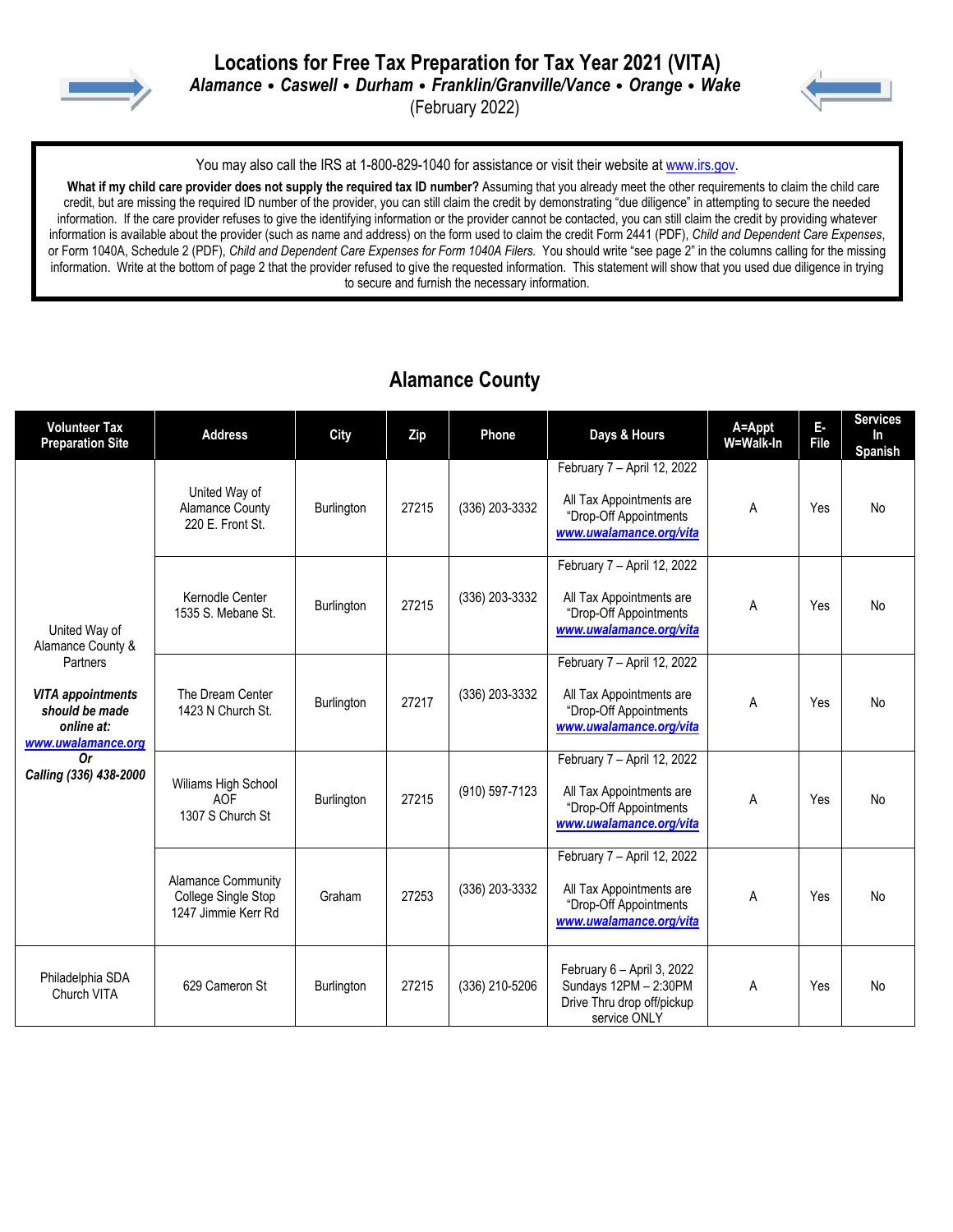### **Caswell County**

| <b>Volunteer Tax</b><br><b>Preparation Site</b> | Address           | <b>City</b> | Zip   | Phone          | Days & Hours                                              | A=Appt<br>W=Walk-In | т.<br><b>File</b> | <b>Services</b><br>In.<br><b>Spanish</b> |
|-------------------------------------------------|-------------------|-------------|-------|----------------|-----------------------------------------------------------|---------------------|-------------------|------------------------------------------|
| <b>Caswell County Senior</b><br>Center          | 649 Firetower Rd. | Yanceyville | 27379 | (434) 549-8233 | February 14 - April 18.<br>2022<br>Monday 9:00AM - 3:00PM |                     | Yes               | No                                       |

### **Person County**

| <b>Volunteer Tax</b><br><b>Preparation Site</b>   | Address       | City    | Zip   | Phone          | Days & Hours                                                                                | A=Appt<br>W=Walk-In | E-File | <b>Services</b><br>In Spanish |
|---------------------------------------------------|---------------|---------|-------|----------------|---------------------------------------------------------------------------------------------|---------------------|--------|-------------------------------|
| Person County<br>Council on Aging<br>$(aqes 60+)$ | 87 Semora Rd. | Roxboro | 27573 | (336) 599-7484 | Monday $8:00AM - 5:00PM$<br>Tuesday - Thursday<br>8:00AM - 7:00PM<br>Friday 8:00AM - 4:00PM | 3 step<br>process   | Yes    | No                            |

### **Durham County**

| <b>Volunteer Tax</b><br><b>Preparation Site</b>                          | <b>Address</b>                                                                                                                          | <b>City</b> | Zip   | Phone                                                                                        | Days & Hours                                                                                        | A=Appt<br>W=Walk-In                          | E-File | Services In<br>Spanish |
|--------------------------------------------------------------------------|-----------------------------------------------------------------------------------------------------------------------------------------|-------------|-------|----------------------------------------------------------------------------------------------|-----------------------------------------------------------------------------------------------------|----------------------------------------------|--------|------------------------|
| <b>Reinvestment Partners</b><br>- NCCU School of Law                     | 110 E Geer Street<br>DROP OFF Only. See<br>instructions online<br>https://nc-<br>tac.com/taxpayer-<br>assistance-center-<br>1/page.html | Durham      | 27707 | Email is the<br>fastest way to get<br>in touch.<br>vita@durhamtech<br>.edu<br>(919) 286-1822 | Jan 31 - April 1, 2022<br>10am-4pm M W Th<br>10am-6pm T<br>12pm-4pm F                               | Virtual or in<br>person<br>drop off<br>only. | Yes    | <b>No</b>              |
| Durham Center for<br>Senior Life<br>(Reinvestment<br>Partners)           | 406 Rigsbee Avenue                                                                                                                      | Durham      | 27701 | Email is the<br>fastest way to get<br>in touch.<br>vita@durhamtech<br>.edu<br>(919) 286-1822 | February 4 - April 1,<br>2022<br>Fridays, 8:30 - 10:30 AM<br>(or until daily capacity<br>reached)   | W                                            | Yes    | <b>No</b>              |
| Lyon Park Community<br>& Recreation Center<br>(Reinvestment<br>Partners) | 1308 Halley Street                                                                                                                      | Durham      | 27707 | Email is the<br>fastest way to get<br>in touch.<br>vita@durhamtech<br>.edu<br>(919) 286-1822 | February 5 - April 9,<br>2022<br>Saturdays, 8:45 - 11:15<br>AM (or until daily<br>capacity reached) | W                                            | Yes    | <b>No</b>              |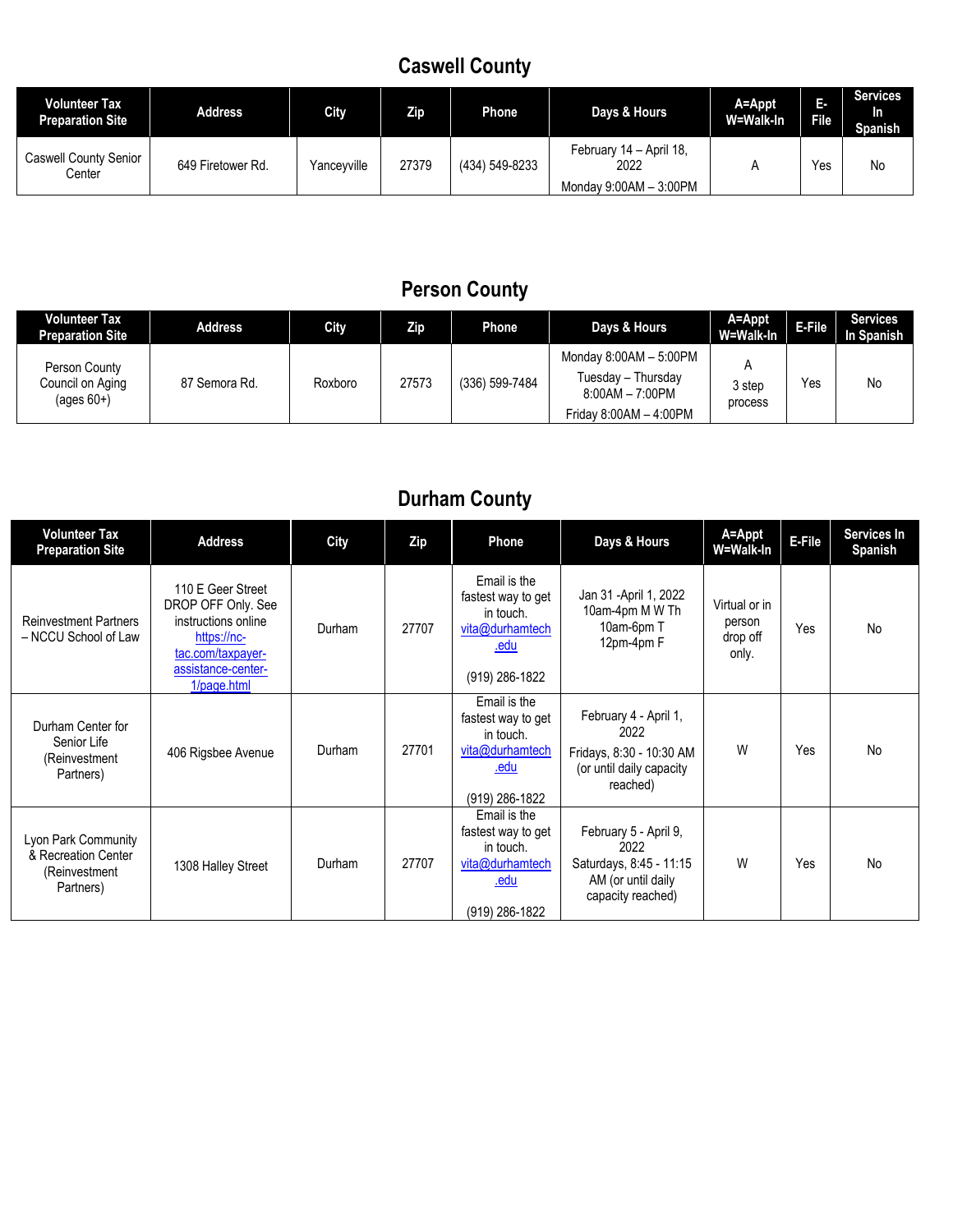# **Franklin, Granville, and Vance Counties**

| Volunteer Tax<br><b>Preparation Site</b>                     | <b>Address</b>                 | City      | Zip   | <b>Phone</b>   | Days & Hours                                                   | A=Appt<br>W=Walk-In                                                                          | E-File | <b>Services</b><br>In Spanish |
|--------------------------------------------------------------|--------------------------------|-----------|-------|----------------|----------------------------------------------------------------|----------------------------------------------------------------------------------------------|--------|-------------------------------|
| <b>Granville County</b><br>Senior Center (65 &<br>over only) | 107 Lanier St.                 | Oxford    | 27565 | (919) 693-1930 | January 31 - April 14,<br>2022<br>Thursday 5:00PM -<br>8:00PM  | A<br>Site<br>provides<br>face-to-face<br>and drop off<br>volunteer<br>return<br>preparation. | Yes    | No                            |
| Vance County<br>Senior Center<br>(AARP)                      | 500 N. Beckford Dr<br>Suite D. | Henderson | 27536 | (252) 430-0257 | February 2022                                                  | A                                                                                            | Yes    | No                            |
| S Granville Public<br>Library AHOC                           | 1550 S Campus Drive            | Creedmoor | 27522 | (919) 528-1752 | February 2 - April 13,<br>2022<br>Wednesday 5:00PM -<br>8:00PM | W                                                                                            | Yes    | No                            |
| <b>Richard Thornton</b><br>Public Library                    | 210 Main Street                | Oxford    | 27565 | (919) 693-1121 | January 29 - April 16,<br>2022<br>Saturday 10:30AM-<br>2:00PM  | W                                                                                            | Yes    | No                            |

# **Orange County**

| <b>Volunteer Tax</b><br><b>Preparation Site</b>                                | <b>Address</b>                                            | City         | Zip   | Phone                                                                               | Days & Hours                                                                                               | A=Appt<br>W=Walk-In                                                                                                     | E-File | <b>Services</b><br><b>In</b><br>Spanish |
|--------------------------------------------------------------------------------|-----------------------------------------------------------|--------------|-------|-------------------------------------------------------------------------------------|------------------------------------------------------------------------------------------------------------|-------------------------------------------------------------------------------------------------------------------------|--------|-----------------------------------------|
| Carolina Law VITA at<br>UNC School of Law                                      | 160 Ridge Rd.<br>(Van Hecke-Wettach Hall -<br>Room #5048) | Chapel Hill  | 27599 | http://studentorgs<br>.law.unc.edu/vita/<br>taxpayers/<br>zosborne@live.<br>unc.edu | Online-Free Self File from<br>home                                                                         | File from<br>home<br>http://www.m<br>vfreetaxes.c<br>om/<br><b>INCOME</b><br><b>MUST BE</b><br><b>BELOW</b><br>\$57,000 | Yes    | <b>No</b>                               |
| Passmore Center<br>(Central Orange)<br>Senior Center)                          | 103 Meadowlands Dr.                                       | Hillsborough | 27278 | (919) 245-4242<br>www.orangecoun<br>tync.gov/ocncvita                               | (English/Spanish), call<br>(919) 589-4599, M-F, 9 am<br>- 7 pm; Sat, 9 am - 12 pm<br>Starting Feb 1st 2022 | Virtual<br><b>VITA</b>                                                                                                  | Yes    | Yes                                     |
| Chatham Council on<br><b>Aging Seniors</b><br>(Location at old court<br>house) | East Chatham, 365 NC/<br>Hwy. 87 N.                       | Pittsboro    | 27312 | (919) 542-4512                                                                      | Feb 1st - Apr 6th<br>Tue 1pm - 6pm<br>Thur. 8:30am-2pm<br>Sat 11am - 3pm<br>(Sat only 2/27 & 3/27)         | Call for<br>appointmen<br>ts starting<br>February<br>2022                                                               | Yes    | Yes                                     |
|                                                                                | West Chatham.<br>112 Village Lake Rd.                     | Siler City   | 27344 | (919) 542-4512                                                                      | Feb 1st - Apr 6th<br>Tue 1pm - 6pm<br>Thur. 8:30am-2pm<br>Sat 11am - 3pm<br>(Sat only 2/27 & 3/27)         |                                                                                                                         |        |                                         |
| Orange Co.<br>Department of Social<br>Services                                 | 113 Mayo St.                                              | Hillsborough | 27278 | (919) 245-4242<br>Spanish-<br>(919) 245-2010<br>www.orangecoun<br>tync.gov/ocncvita | Feb 1st - Apr 12th<br>If you don't have an email,<br>smart phone or computer<br>Call (919) 245-4242        | Virtual<br><b>VITA</b><br>&<br><b>DIY VITA</b>                                                                          | Yes    | Yes                                     |
| Seymour Senior<br>Center                                                       | 2551 Homestead Rd.                                        | Chapel Hill  | 27516 | (919) 245-4242<br>www.orangecoun<br>tync.gov/ocncvita                               | Feb1st - Apr 12th<br>If you don't have an email,<br>smart phone or computer<br>Call (919) 245-4242         | A                                                                                                                       | Yes    | <b>No</b>                               |